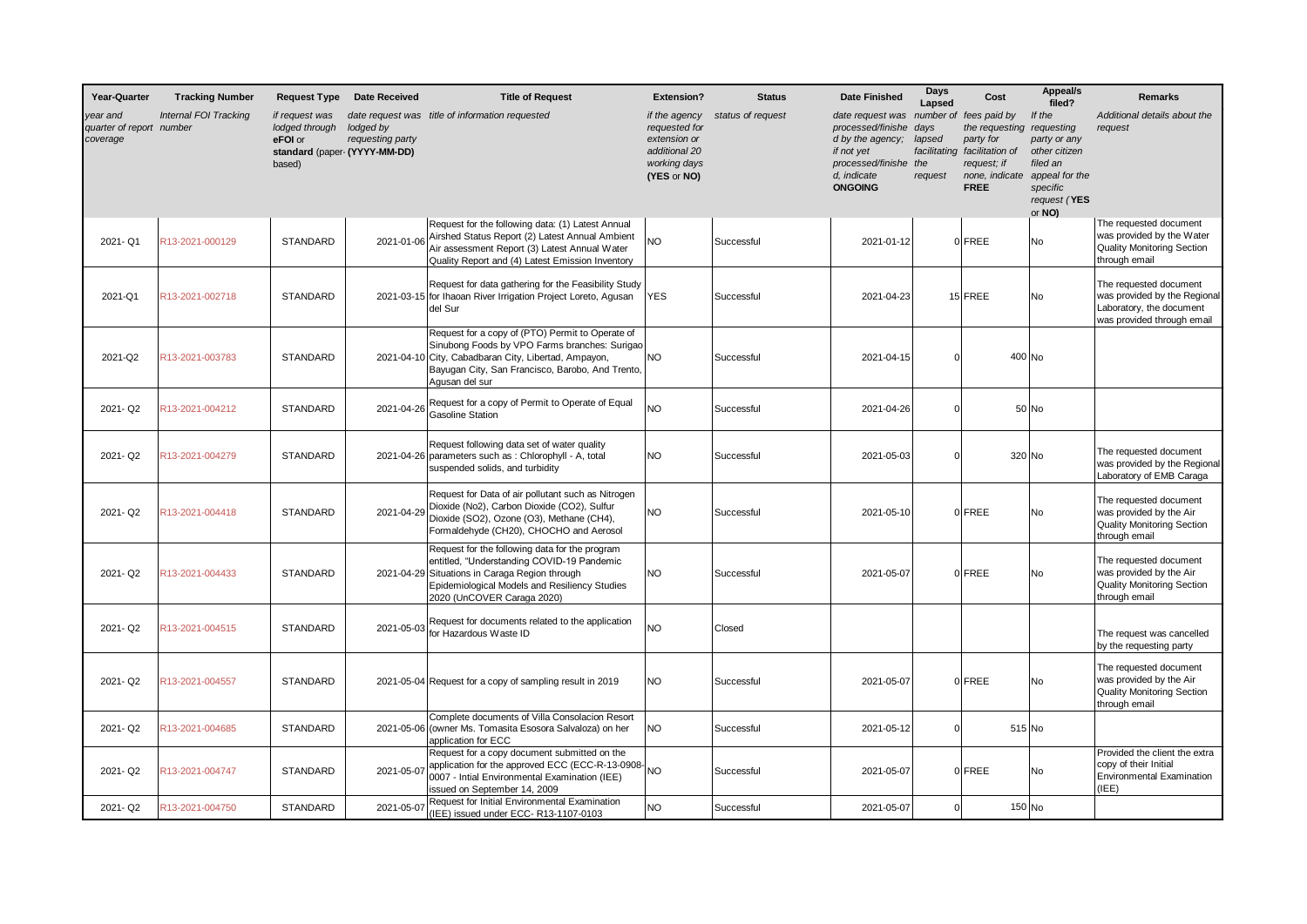| 2021-Q2 | R13-2021-004819 | <b>STANDARD</b> | 2021-05-10 | Request for all the attachment of their Hazardous<br>Waste ID M-GR-13-02-00282                                                                                                                                           | NO         | Successful          | 2021-05-10 |                | 180 No  |        |                                                                                                                                                                                                 |
|---------|-----------------|-----------------|------------|--------------------------------------------------------------------------------------------------------------------------------------------------------------------------------------------------------------------------|------------|---------------------|------------|----------------|---------|--------|-------------------------------------------------------------------------------------------------------------------------------------------------------------------------------------------------|
| 2021-Q2 | R13-2021-004829 | <b>STANDARD</b> | 2021-05-1  | Request for specific datasets on the monitoring<br>stations under the Water Quality Management<br>Areas (WQMA) in Taguibo River, and monitoring<br>stations in Agusan River                                              | <b>NO</b>  | Successful          | 2021-06-29 |                | 2180 No |        | Requested datasets was<br>provided by the the EMB<br>Regional Laboratory Unit.<br>The requesting party<br>cordinated with the laboratory<br>unit for the request.                               |
| 2021-Q2 | R13-2021-005071 | STANDARD        | 2021-05-19 | Request for available data on water quality and<br>marine sediment/substrate analysis from Barobo<br>Coastal Waters, Barobo, Surigao del Sur for the<br>period 2020-February 2021                                        | NO         | Successful          | 2021-06-04 |                |         | 0 No   | The requested data was<br>provided by the Regional<br>Laboratory Unit                                                                                                                           |
| 2021-Q2 | R13-2021-005125 | STANDARD        | 2021-05-21 | Request for the following data for the research<br>study entitled "Assessment of Surface Water<br>Quality in Affected Areas in Open-Pit Mine in<br>Municipality of Claver"                                               | NO         | Successful          | 2021-05-25 |                |         | 0 No   | The requested data was<br>provided by the Regional<br>Laboratory Unit                                                                                                                           |
| 2021-Q2 | R13-2021-005394 | <b>STANDARD</b> |            | Request of any available Agay River and Tagnote<br>2021-06-12 Falls Aquatic and Terrestrial Resources secondary NO<br>data as needed for feasibility study                                                               |            | Successful          | 2021-06-02 |                |         | 0 No   | The requested data was<br>provided by the Ambient<br><b>Monitoring Section</b>                                                                                                                  |
| 2021-Q2 | R13-2021-005854 | STANDARD        | 2021-06-18 | Request for datasets from coastal areas of Siargao<br>Islands                                                                                                                                                            | <b>NO</b>  | Closed              |            |                |         |        | The request was cancelled<br>by the requesting party                                                                                                                                            |
| 2021-Q2 | R13-2021-006150 | STANDARD        |            | Request for the Amended Environmental<br>2021-06-29 Compliance Certificate (ECC) of Prosperidad Real NO<br>Estate Development, Inc.                                                                                      |            | Successful          | 2021-06-29 | $\overline{0}$ | 200 No  |        |                                                                                                                                                                                                 |
| 2021-Q3 | R13-2021-007167 | STANDARD        |            | Request for secondary data to support write-ups of<br>2021-08-06 Tago Watershed Characterization and Vulnerability NO<br>Assessment Report                                                                               |            | Successful          | 2021-08-16 | $\Omega$       |         | 0 No   | Requested document<br>provided by the Solid Waste<br>Management Unit                                                                                                                            |
| 2021-Q3 | R13-2021-007250 | <b>STANDARD</b> | 2021-08-1  | Request for the ECC OF MANUEL O. BONILLA<br>REF. NO. 1367-2006-0308-067-Fishpond                                                                                                                                         | <b>NO</b>  | Successful          | 2021-08-13 |                | 200 No  |        |                                                                                                                                                                                                 |
| 2021-Q3 | R13-2021-007711 | <b>STANDARD</b> | 2021-08-24 | Request for a Certified True Copy of documents of $\vert_{\rm NO}$<br>Greenstone Resouces Corp.                                                                                                                          |            | Info not maintained |            |                |         |        | Informed the requesting party<br>that the requested document<br>was not maintained by the<br>office since it is from the<br>central office.                                                     |
| 2021-Q3 | R13-2021-008174 | <b>STANDARD</b> | 2021-09-10 | Request the issuance of ten (10) sets certified true<br>copies for ECC-R13-1501-0008                                                                                                                                     | NO.        | Successful          | 2021-09-13 |                | 2000 No |        |                                                                                                                                                                                                 |
| 2021-Q3 | R13-2021-008215 | STANDARD        | 2021-09-13 | Request for a copy of ECC Permit of Amontay<br><b>Beach Resort</b>                                                                                                                                                       | NO.        | Closed              |            |                |         |        | Informed the requesting party<br>of the fee needed, the<br>requesting party did not<br>respond. Request closed.                                                                                 |
| 2021-Q3 | R13-2021-008244 | <b>STANDARD</b> | 2021-09-14 | Request for the 2018-2019 Quarterly SMR and<br>other EMB Reports of small scale mining<br>operations in the Region (VPO Enterprise and<br>Gold Processing, Lilibeth Tion and Rosario<br>Manobo Tribal Association, Inc.) | <b>YES</b> | Successful          | 2021-10-18 |                |         | $0$ No | Requested for additional<br>working days for this request                                                                                                                                       |
| 2021-Q3 | R13-2021-008535 | <b>STANDARD</b> |            | Request for a copy of Hazardous Waste Generator<br>2021-09-24 (HWG) ID No. 16-67-0002 of Pacific Cement<br>Philippines, Inc.                                                                                             | NO.        | Closed              |            |                |         |        | The requesting party was<br>assisted by the staff of the<br>hazardous waste permitting<br>section. The request was<br>cancelled because the<br>requesting party was required<br>to apply online |
| 2021-Q4 | R13-2021-008803 | STANDARD        |            | FOI request for Freshwater analysis results on the<br>2021-10-04 adapted water bodies (Limbatangan Creek and<br>Mate River from January to October 2021)                                                                 | NO.        | Successful          | 2021-10-06 | $\Omega$       |         | 0 No   | The requested document<br>was provided by the Regional<br>Laboratory Unit                                                                                                                       |
| 2021-Q4 | R13-2021-009096 | STANDARD        |            | 2021-10-13 Request for Clean Air Act Documents                                                                                                                                                                           | NO         | Successful          | 2021-10-14 | $\Omega$       |         | 0 No   |                                                                                                                                                                                                 |